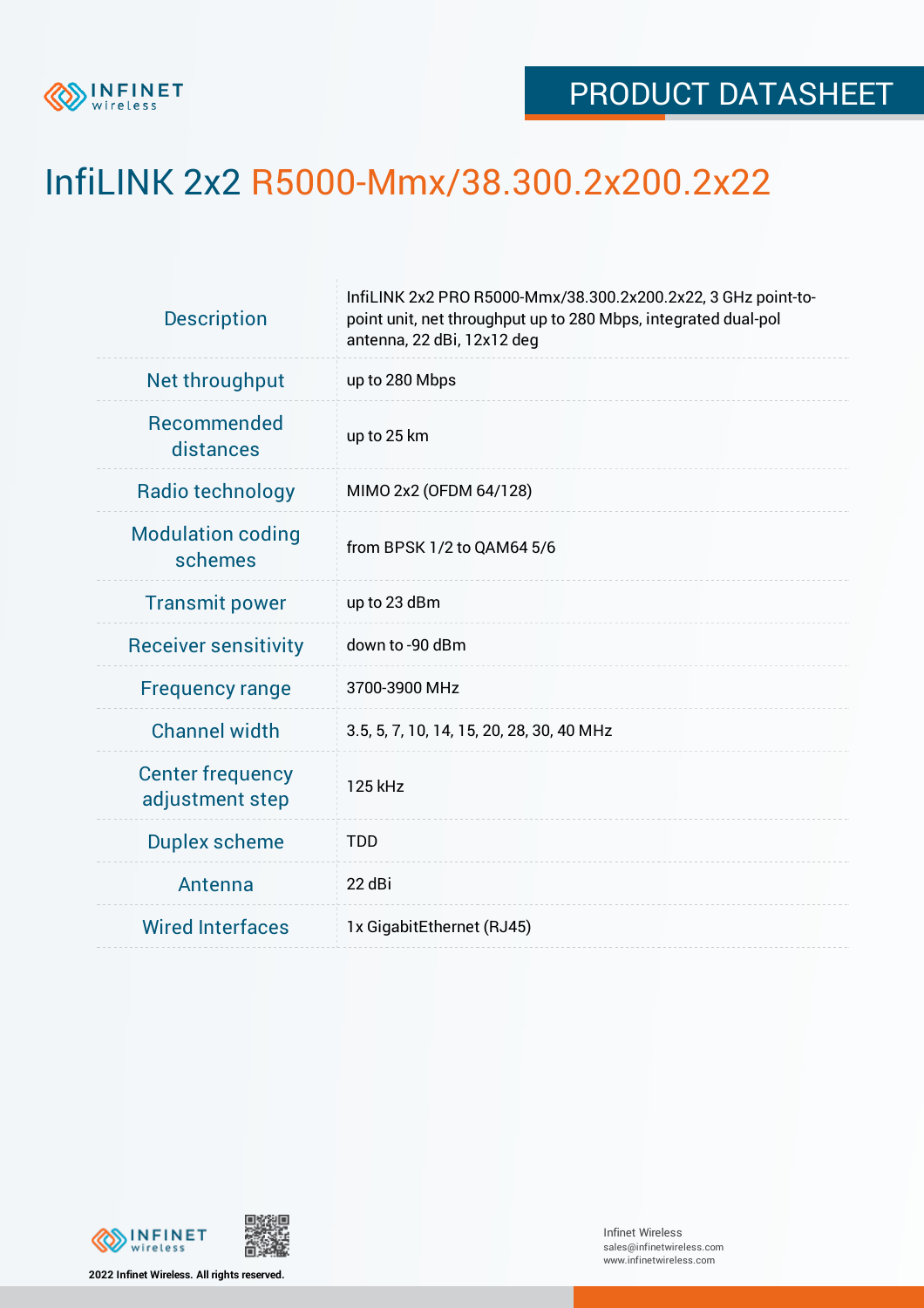

## PRODUCT DATASHEET

## InfiLINK 2x2 R5000-Mmx/38.300.2x200.2x22

| Consumption                | up to 20 W                                                                                                                                                                                                                                                                                                                 |                            |                       |                          |              |                 |  |  |
|----------------------------|----------------------------------------------------------------------------------------------------------------------------------------------------------------------------------------------------------------------------------------------------------------------------------------------------------------------------|----------------------------|-----------------------|--------------------------|--------------|-----------------|--|--|
| <b>Power options</b>       | 110-240 VAC @ 50/60 Hz, ±4356 VDC                                                                                                                                                                                                                                                                                          |                            |                       |                          |              |                 |  |  |
| <b>Outdoor Unit (ODU)</b>  |                                                                                                                                                                                                                                                                                                                            | 371 x 371 x 90 mm, 3.4 kg  |                       |                          |              |                 |  |  |
|                            |                                                                                                                                                                                                                                                                                                                            |                            |                       |                          |              |                 |  |  |
| <b>Part Number Options</b> | Prefix<br>R5000-<br>Mmx                                                                                                                                                                                                                                                                                                    | Freq.<br><b>Band</b><br>38 | <b>Bitrate</b><br>300 | Output<br>Power<br>2x200 | Ant.<br>2x22 | Capacity<br>300 |  |  |
| <b>Part Number Example</b> | R5000-Mmx/38.300.2x200.2x22                                                                                                                                                                                                                                                                                                |                            |                       |                          |              |                 |  |  |
| <b>Packing List</b>        | - Outdoor unit R5000-Mmx/38.300.2x200.2x22 - 1 pcs.<br>- Power Supply IDU-BS-G - 1 pcs.<br>- Power Cord - 1 pcs.<br>- Connector - 1 pcs.<br>- Standard RJ-45 connector - 1 pcs.<br>- Shielded RJ-45 connector - 1 pcs.<br>- RJ-45 Plug Cap - 1 pcs.<br>- MONT-KIT-85 Mounting kit - 1 pcs.<br>- Quick Start Guide - 1 pcs. |                            |                       |                          |              |                 |  |  |



**2022 Infinet Wireless. All rights reserved.**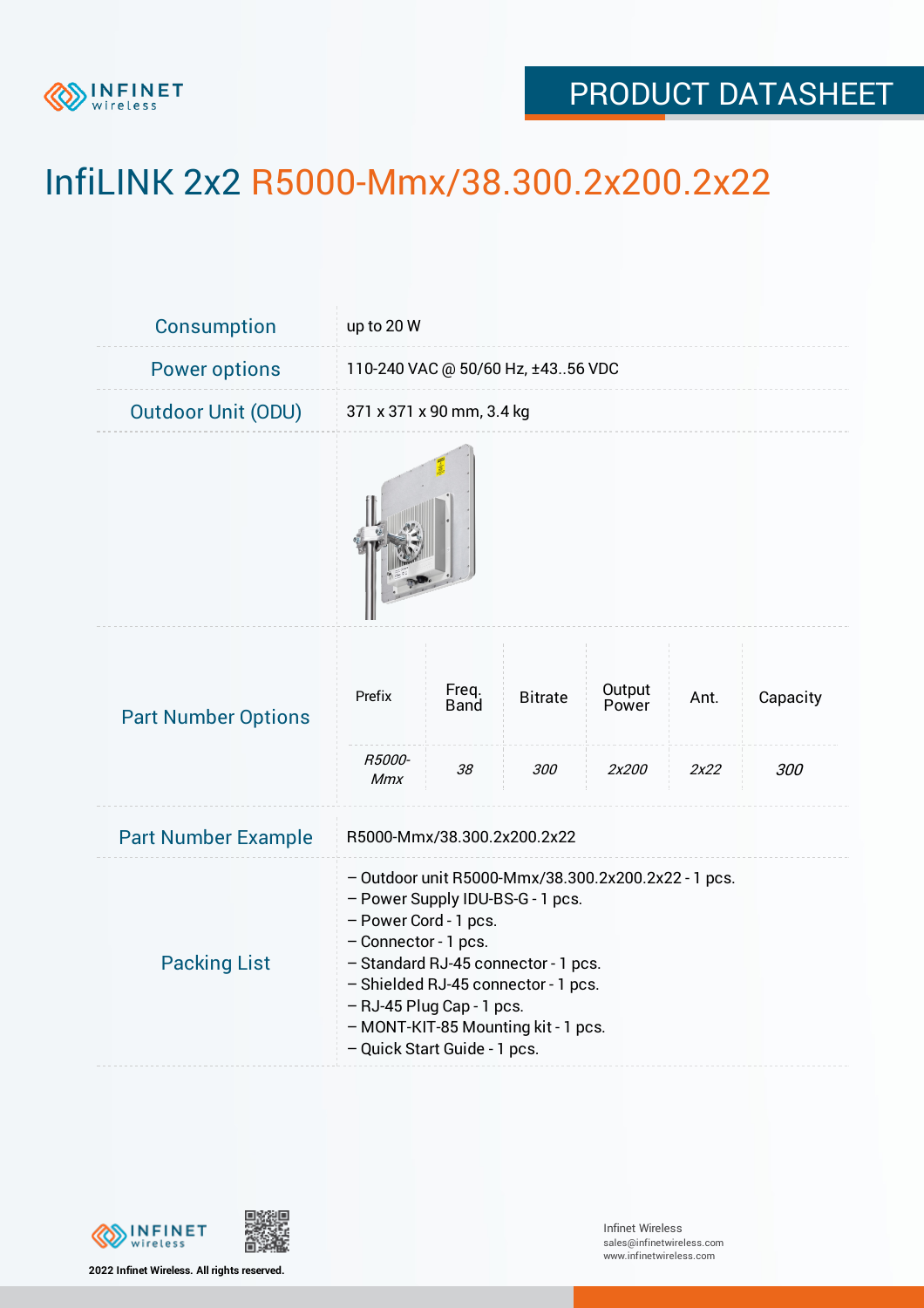

## PRODUCT DATASHEET

# InfiLINK 2x2 R5000-Mmx/38.300.2x200.2x22

### Features

#### **RADIO**

- **Voice/RTP Aware Superpacketing**
- **DFS**
- **Automatic Bitrate Control** Þ
- Þ **Automatic Transmit Power Control**
- ь **TDD synchronization using AUX-ODU-SYNC (excluding Smn/Lmn)**
- **Spectrum Analyzer mode** ۰
- **Channel testing tools** ١

#### **NETWORKING**

- **Ethernet-over-IP and IP-over-IP tunneling**
- Þ **ARP protocol support**
- ۱ **MAC/IP filtering**
- Þ **Full-fledged 2nd layer switch**
- Þ **RIPv2 / OSPFv2 /static routing**
- **L2/L3 Firewall** Þ
- **NAT (multipool, H.323-aware)** Þ
- Þ **DHCP client/server/relay**

#### **MANAGEMENT FEATURES**

- **Various Management Protocols: HTTP, HTTPS, Telnet, SSH, SNMP v1/2c/3 (MIB-II and proprietary MIBs)**
- **Graphical User Interface**
- **LED Indication: power status, wireless and wired link status, signal level**
- **Antenna alignment tool**
- ٠ **Automatic software update**
- **Online monitoring with proprietary EMS InfiMONITOR.**

#### **QUALITY-OF-SERVICE**

- **17 priority queues**
- **IEEE 802.1p support**
- **IP TOS / DiffServ support**
- ٠ **Full voice support**
- **Traffic limiting (absolute, relative, mixed)** ٠
- **Traffic redirection**